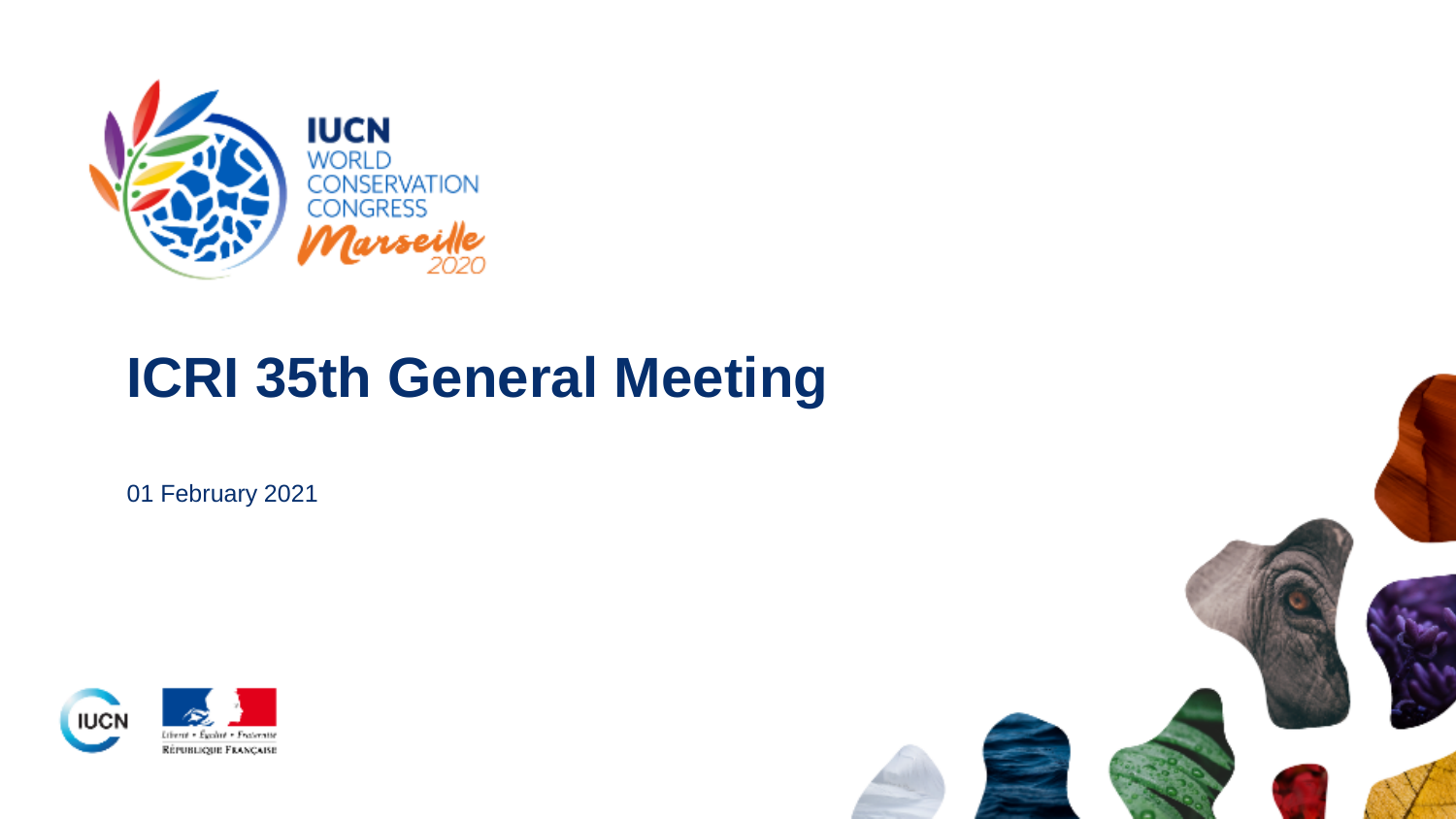# **International Union for Conservation of Nature**



*The largest environmental network dedicated to biodiversity, climate change and sustainable development*



**IUCN** 

States and government agencies are Members of IUCN **211**



Experts assess state of **17,000+**

world's natural resources



Countries have IUCN members **160+**



Rachel Asante-OwusuNTATION NAME HERE **in the conservation conservation conservation conservation conservation conservation conservation conservation conservation conservation conservation conservation conservation conserva**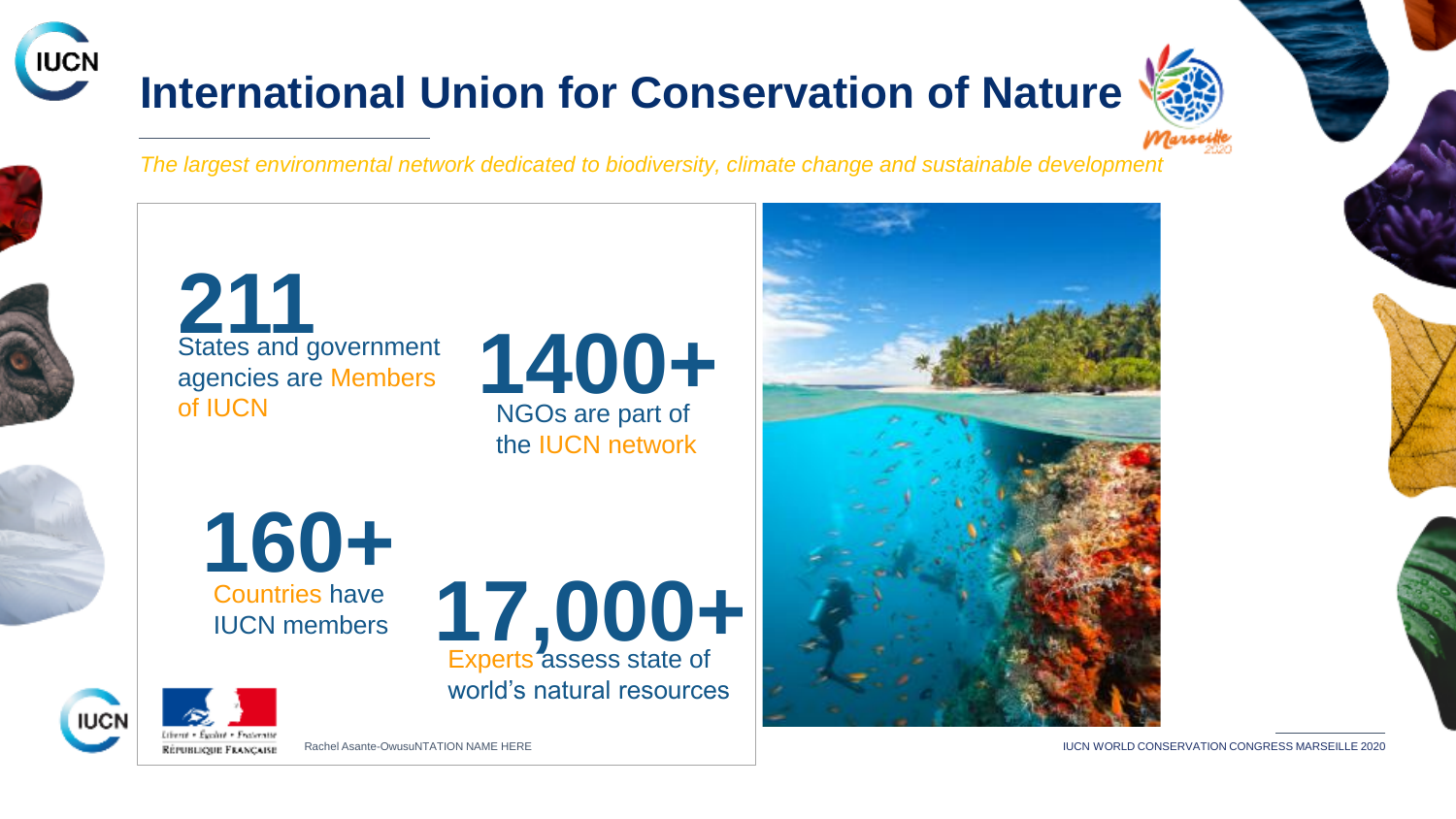

*The IUCN World Conservation Congress takes place every four years and is where the world comes together to set priorities and drive conservation and sustainable development action. IUCN's 1500+ government, civil society and indigenous peoples' Member organisations vote on major issues, action which guides humanity's relationship with our planet for the decades ahead. IUCN's unique and inclusive membership gives the Congress a powerful mandate as it is not solely government or nongovernment, but both together.*

# **New Dates** 3 to 11 September 2021 in Marseille

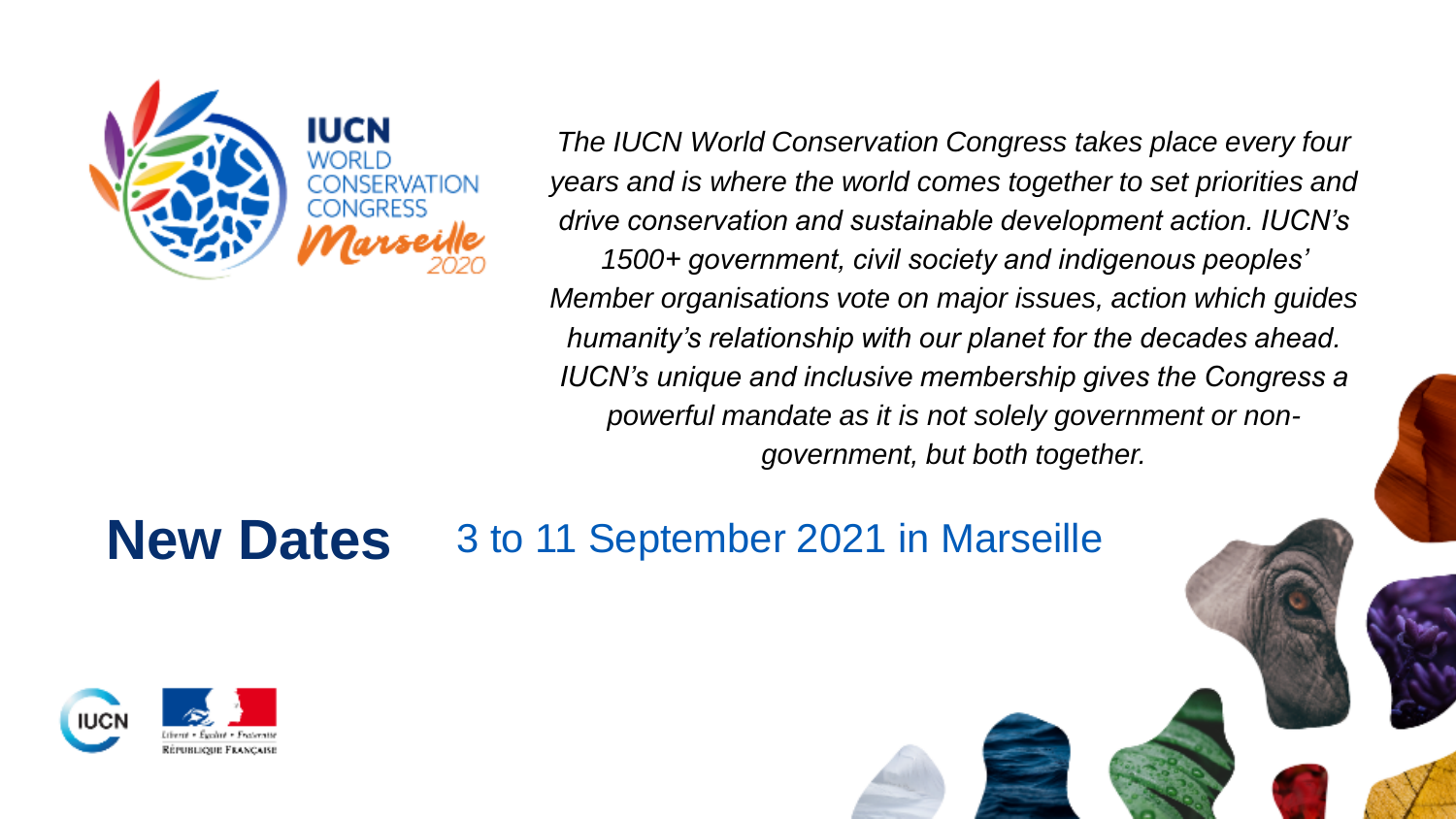### **IUCN World Conservation Congress & motions**





- 
- 
- Motions are the mechanism by which IUCN Members influence third parties and guide the policy and Programme of IUCN.
- Members vote to approve motions, and once adopted, they become **Resolutions and Recommendations**, and therefore the body of **IUCN's general policy**
- 221 motions were submitted, the most ever!
- Around 15-20% tagged their submissions as pertaining to "oceans" (i.e. as Congress theme or Programme area).





Rachel Asante-OwusuNTATION NAME HERE **Internal assets and the second conservation** conservation Congress MARSEILLE 2020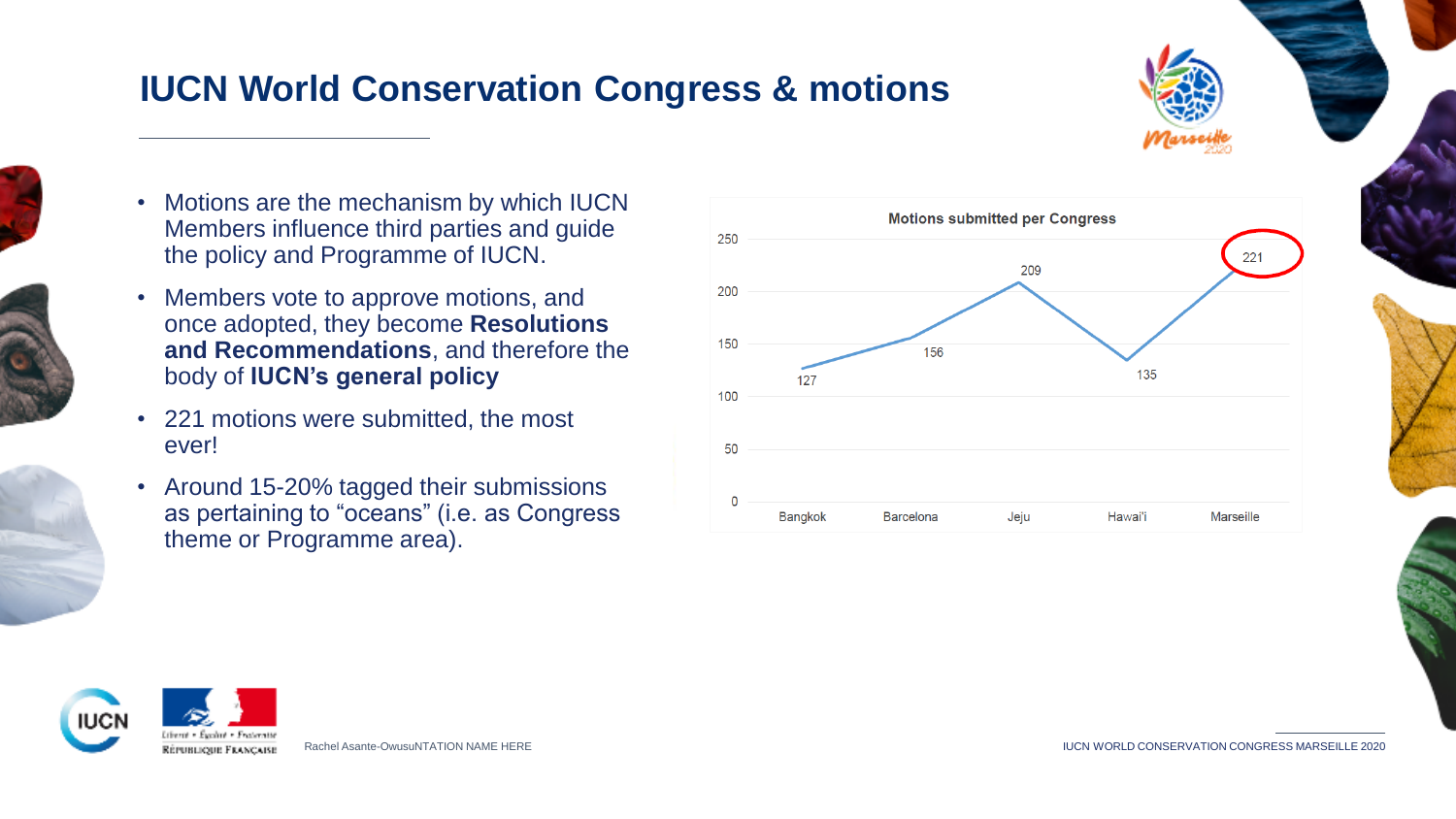## **IUCN World Conservation Motion Update**





#### Motions becomes resolutions

- All motion submissions went through a technical review, and then admitted (or not) by the Motions Working Group, a body of the Council.
- All of the admitted motions, 128, were discussed online from December 2019 until March 2020.
- Members voted electronically on 109 motions in October 2020- All were adopted
- The remaining 19 will be discussed at Congress, as they warrant a debate at the global level on account of their importance for conservation and for IUCN and its Members.

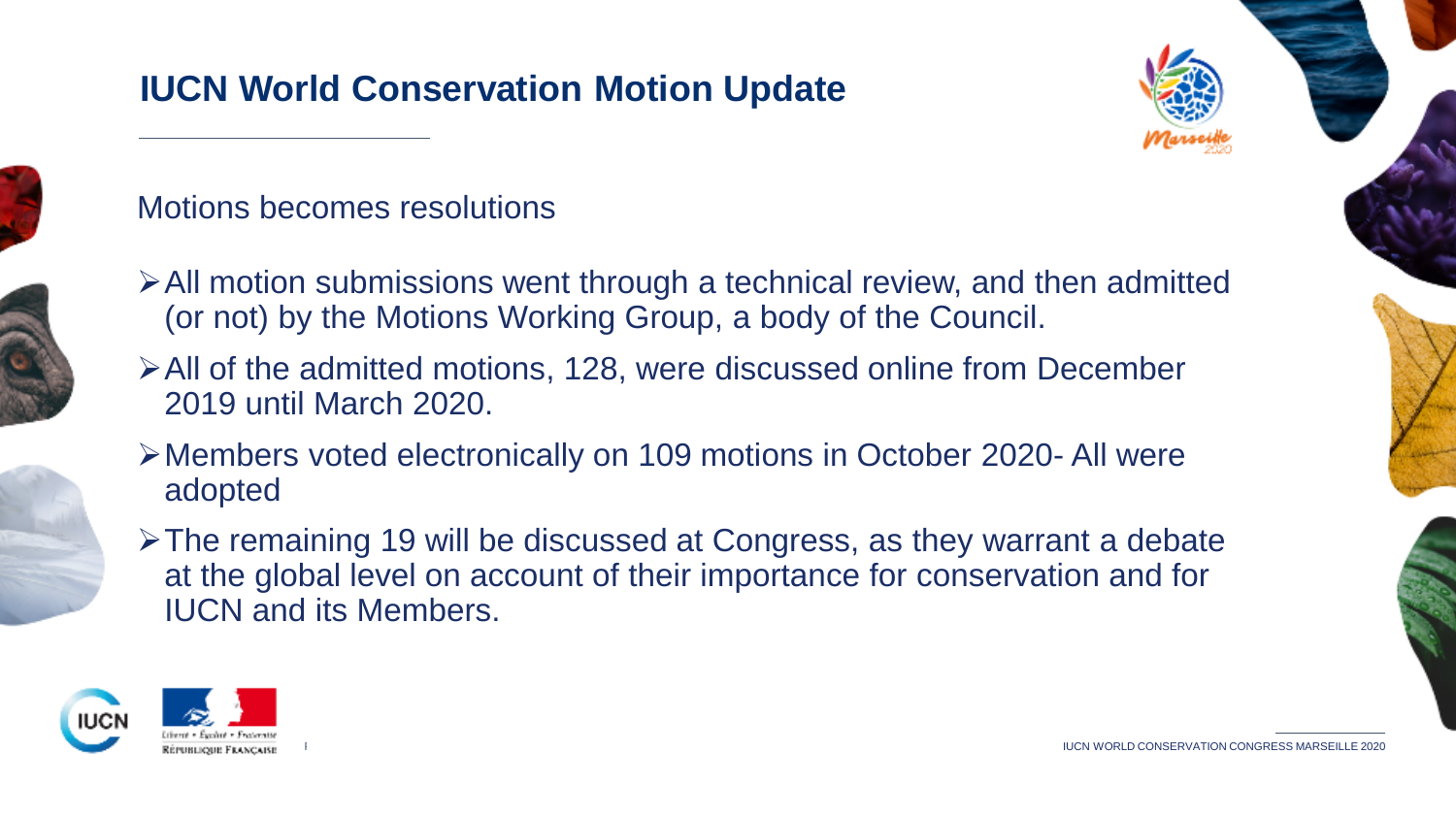## **IUCN Motions on Ocean & corals specifically**













In terms of thematic focus:

- [30 of the accepted motions](https://www.iucncongress2020.org/assembly/motions?id=&title=&congress=3) address the "Restoring ocean health" Congress theme
- [22 of the accepted motions](https://www.iucncongress2020.org/assembly/motions?id=&title=&congress=All&post%5B%5D=9) address the post-2020 global biodiversity framework
- [Six of the accepted motions](https://www.iucncongress2020.org/assembly/motions?id=&title=&congress=3&post%5B%5D=9) address both

Three motions, now all adopted by e-vote, specifically address coral reefs:

023 - [Protection of herbivorous fish for improved coral community](https://www.iucncongress2020.org/motion/023) (now Rec 020)

071 - [Safeguarding coral reefs from harmful chemicals in sunscreen](https://www.iucncongress2020.org/motion/071) (now Res 058)

122 - [Conserving and protecting coral reefs through the post-2020 global biodiversity framework](https://www.iucncongress2020.org/motion/122) (now Res 105)



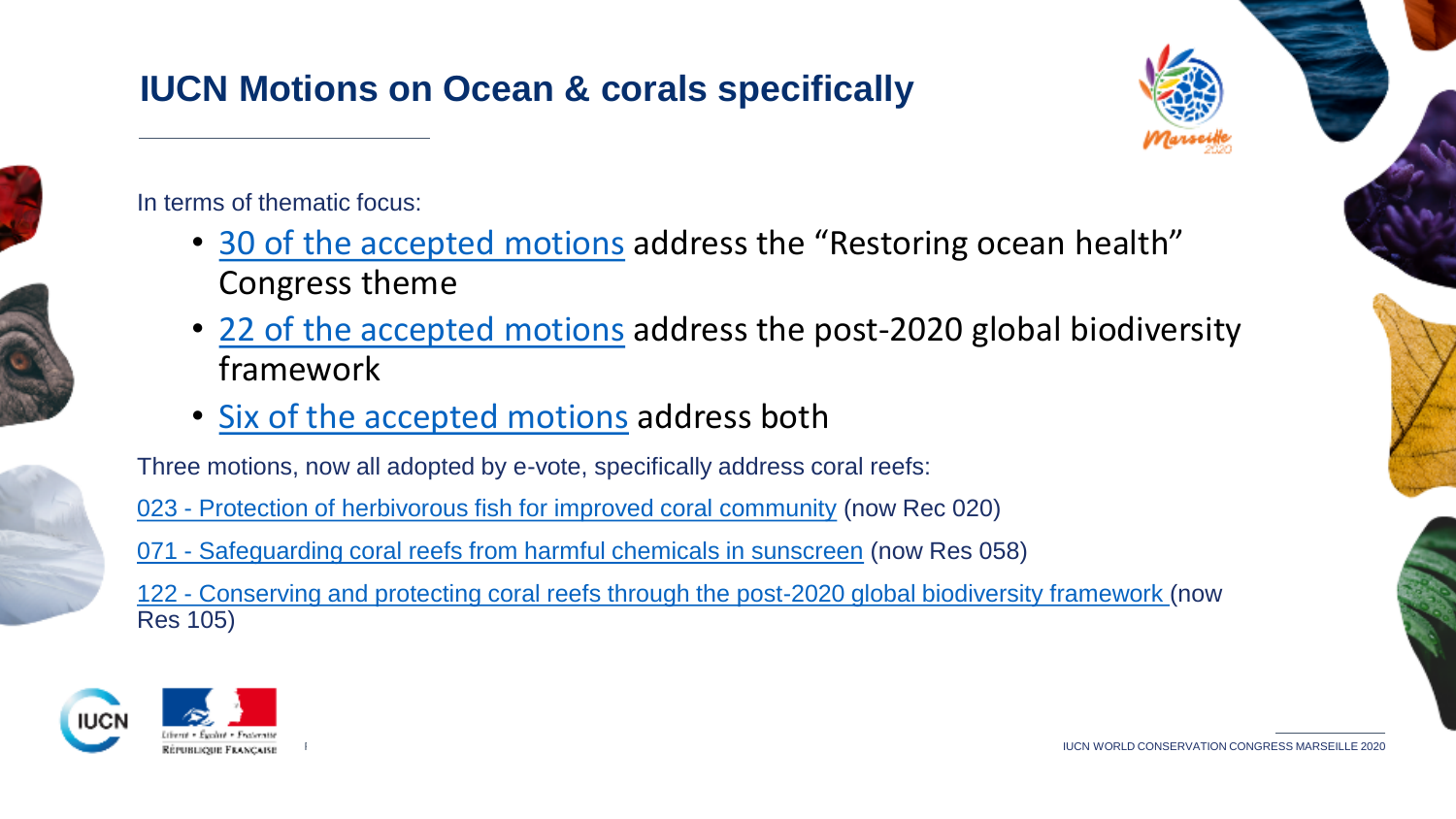





- Submitted by the Australian Government Department of Agriculture, Water and Environment
- 17 other co-sponsors across several continents.
- It went through an on-line discussion facilitated by an expert from IUCN SSC/WCPA.
- Almost unanimous support in the e-vote, with >99% of Members governments, NGOs, IPOs – voting in favour of adopting it.
- WCC 2020 Res 105 Available in English, French and Spanish [\(https://portals.iucn.org/library/node/49244\)](https://portals.iucn.org/library/node/49244)

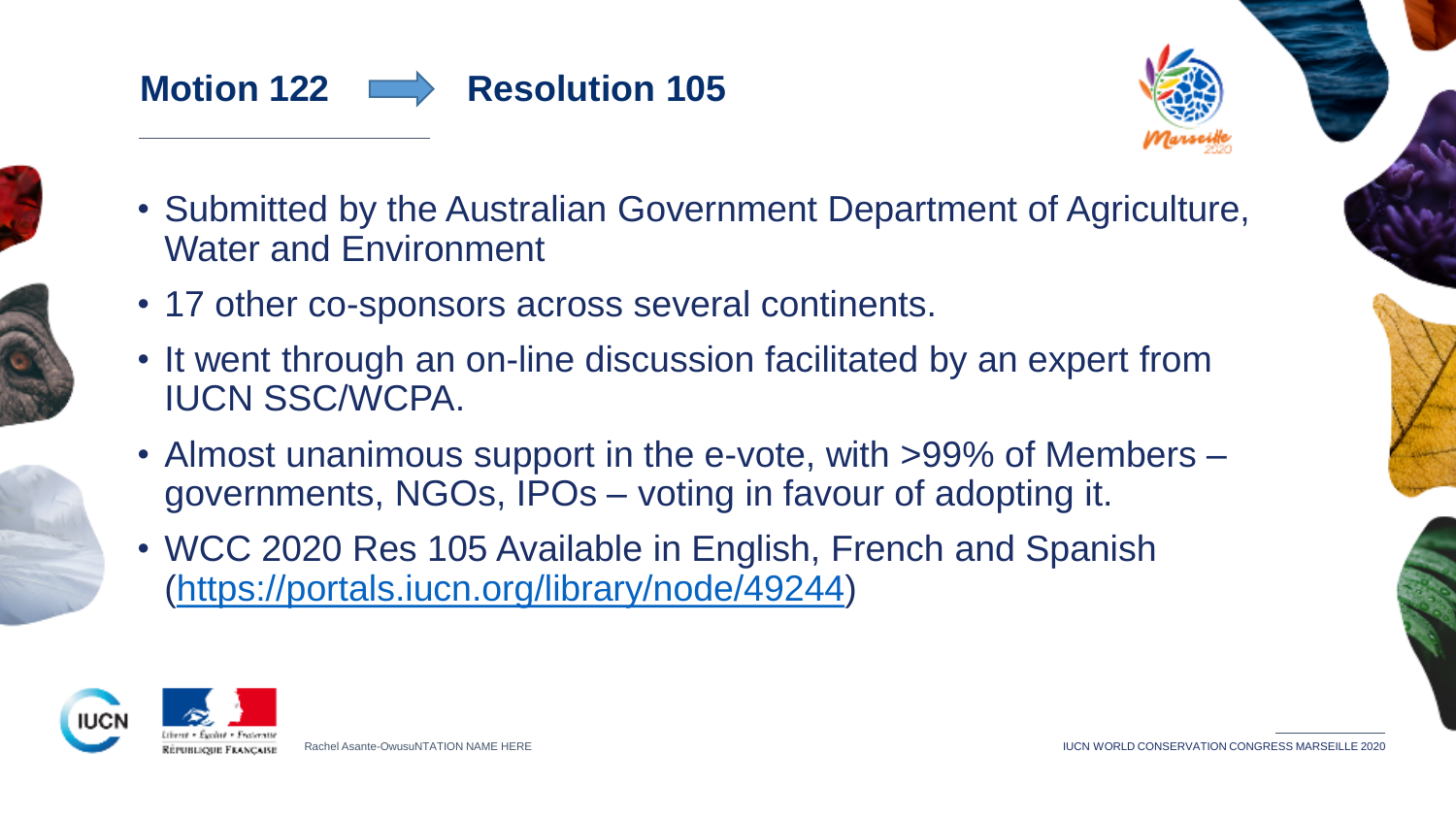





NOTING that coral reefs are found in more than 100 countries, cover only 0.2% of the sea floor, but support at least 25% of marine species<br>and underpin the wellbeing, food and economic security of hundreds of millions of p

FURTHER NOTING the unique vulnerability of coral reefs to anthropogenic impacts, including global threats from climate change and<br>ocean acidification, as well as local impacts from land-based and maritime pollution, overfi

CONCERNED that global assessments have found that live coral cover has declined by almost 50% since 1870, and that this decline is accelerating;

FURTHER CONCERNED that Parties to the Convention on Biological Diversity (CBD) have not achieved Aichi Target 10, which seeks to<br>maintain the "integrity and functioning" of coral reefs, and that the 6th Global Environment

WELCOMING the efforts of CBD Parties and other stakeholders, including the International Coral Reef Initiative (ICRI) in developing a<br>post-2020 global biodiversity framework, within the context of the 2050 vision, that con

RECALLING Recommendation 6.106 *Cooperation for the conservation and protection of coral reefs worldwide* (Hawaiʻi, 2016) which asks<br>states to "develop and strengthen international, regional and national initiatives on the consérvation; and

WELCOMING the commitment of G7 Environment Ministers and IUCN Government Members to "continue strengthening the<br>conservatio<u>n/pr</u>otection of coral reefs…", and to promote and contribute to the work on the development of "a of the post-2020 global biodiversity framework";

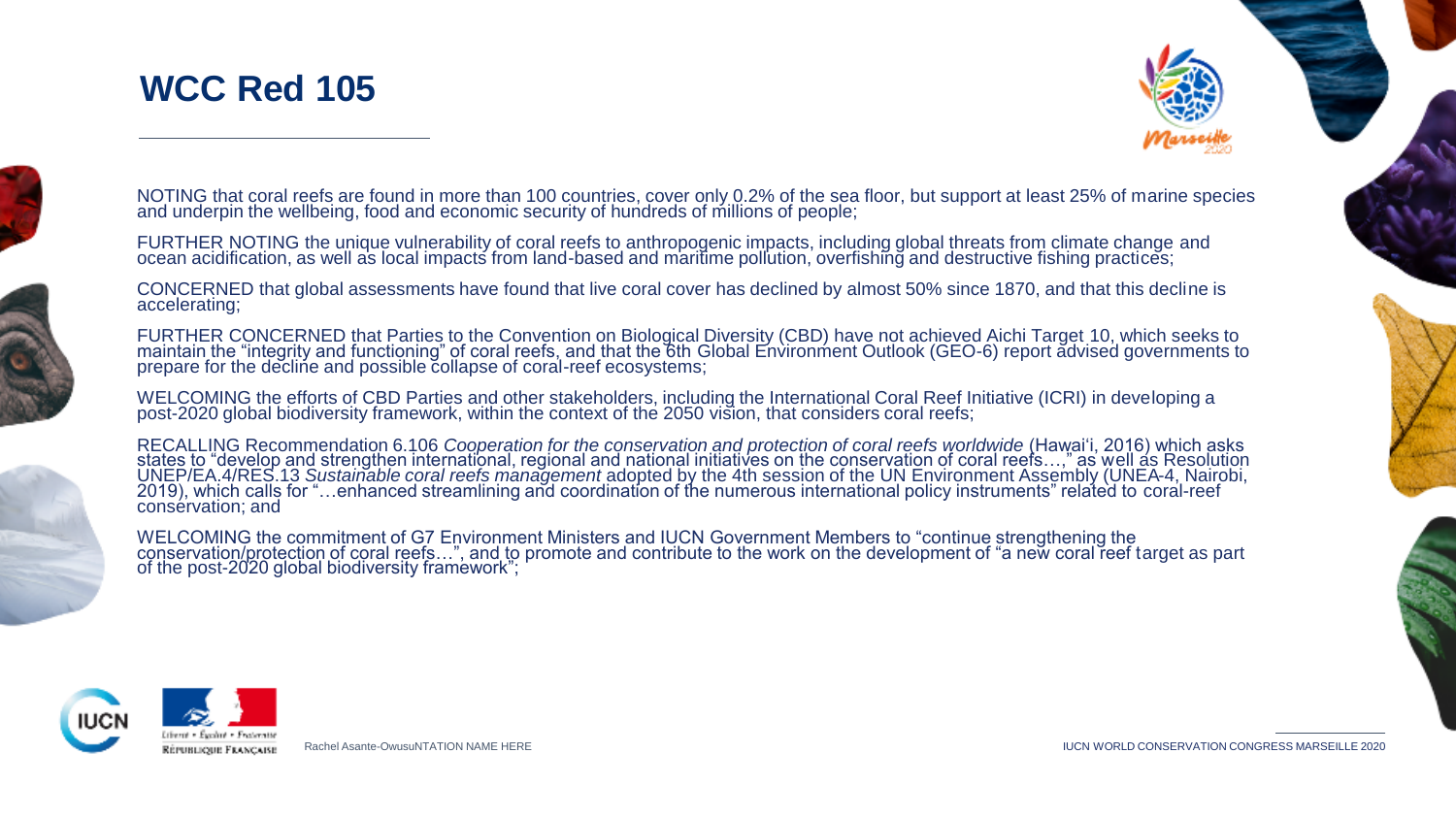### **WCC Resolution 105**





1. CALLS ON IUCN Members, government agencies, and intergovernmental and non-governmental organisations to:

a. explicitly recognise and incorporate the unique contribution of coral reefs in efforts to achieve existing international goals, including the CBD Aichi Targets, the Paris Climate Agreement and the UN Sustainable Development Goals (SDGs), and to strengthen regional and global cooperation in this regard;

b. work towards the prominent inclusion of coral-reef ecosystems in the post-2020 global biodiversity framework, noting this may be as a measurable, outcome-based 2030 target, as well as in the monitoring frameworks or any other elements of the framework, and to prioritise coral-reef integrity and functioning, including the provision of ecosystem services;

c. engage in ICRI's Global Coral Reef Monitoring Network, including through participation in regional networks and the application of indicators and best practice identified through the Network, to strengthen local and global monitoring capacity; and

d. encourage and support the identification of financing mechanisms for coral-reef ecosystems, to support remedial measures, monitor coral reef status, improve governance mechanisms, and implement resilience-based management for coral reefs with a view to achieving relevant global goals; and

2. REQUESTS the Director General and Secretariat, to promote all elements of paragraph 1 above, and most urgently paragraph 1b, in IUCN's provision of advice to CBD Parties relevant to the adoption of the post-2020 global biodiversity framework

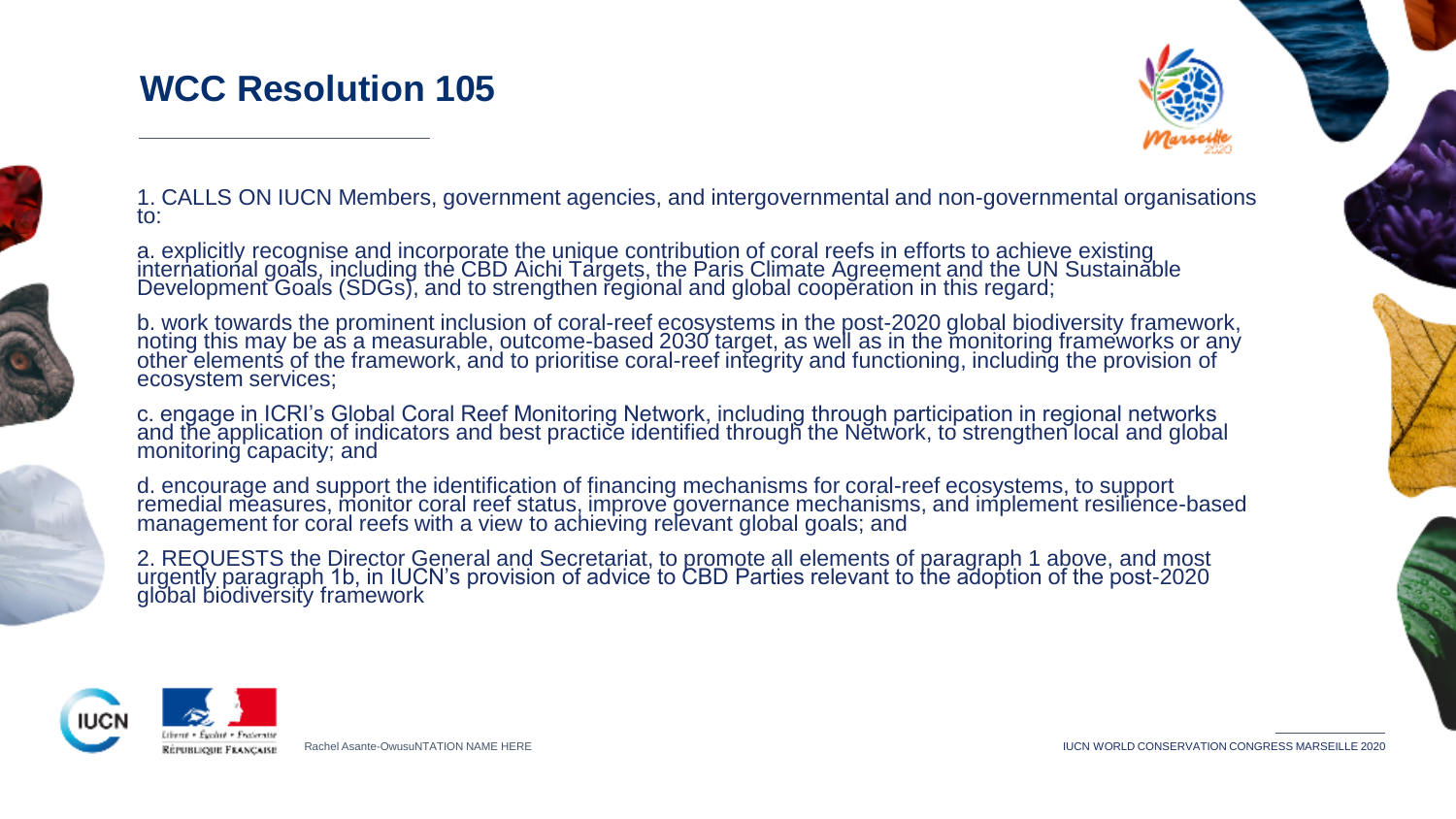#### **Implementation- Next steps**





The Great Barrier Reef Marine Park Authority (as an agency of the Australian Government Department of Agriculture, Water and Environment, a State Member of IUCN) will be acting as the implementation and reporting focal point on behalf of the Members. To the extent that they provided implementation information when they submitted the motion.



*"Australia, in partnership with Monaco and Indonesia, is co chair of the International Coral Reef Initiative (ICRI) until mid-2020. ICRI has formed a working group to develop a recommendation for a coral reef target*  for the post-2020 biodiversity framework. This includes guiding material for all ICRI members on the importance of coral reefs to the post-2020 framework. The ICRI Secretariat partners will actively advocate at *key international and high level fora for the importance of coral reefs in the post-2020 framework."*

- IUCN has identified the specific mandate received by Members through the Marseille Resolutions and Recommendations adopted so far and which relate directly to the Post-2020 Global Biodiversity Framework process. Motion 122 which is now Resolution 105 is one of those. We have flagged **paragraph 1b as requested and will reflect this in IUCN's evolving position on the Post-2020 GBF.)** 

The IUCN Secretariat will be coordinating with the motion's proponent/co-sponsors and other interested Members to discuss its implementation in the coming months, including the elements not directly tied to the post-2020.